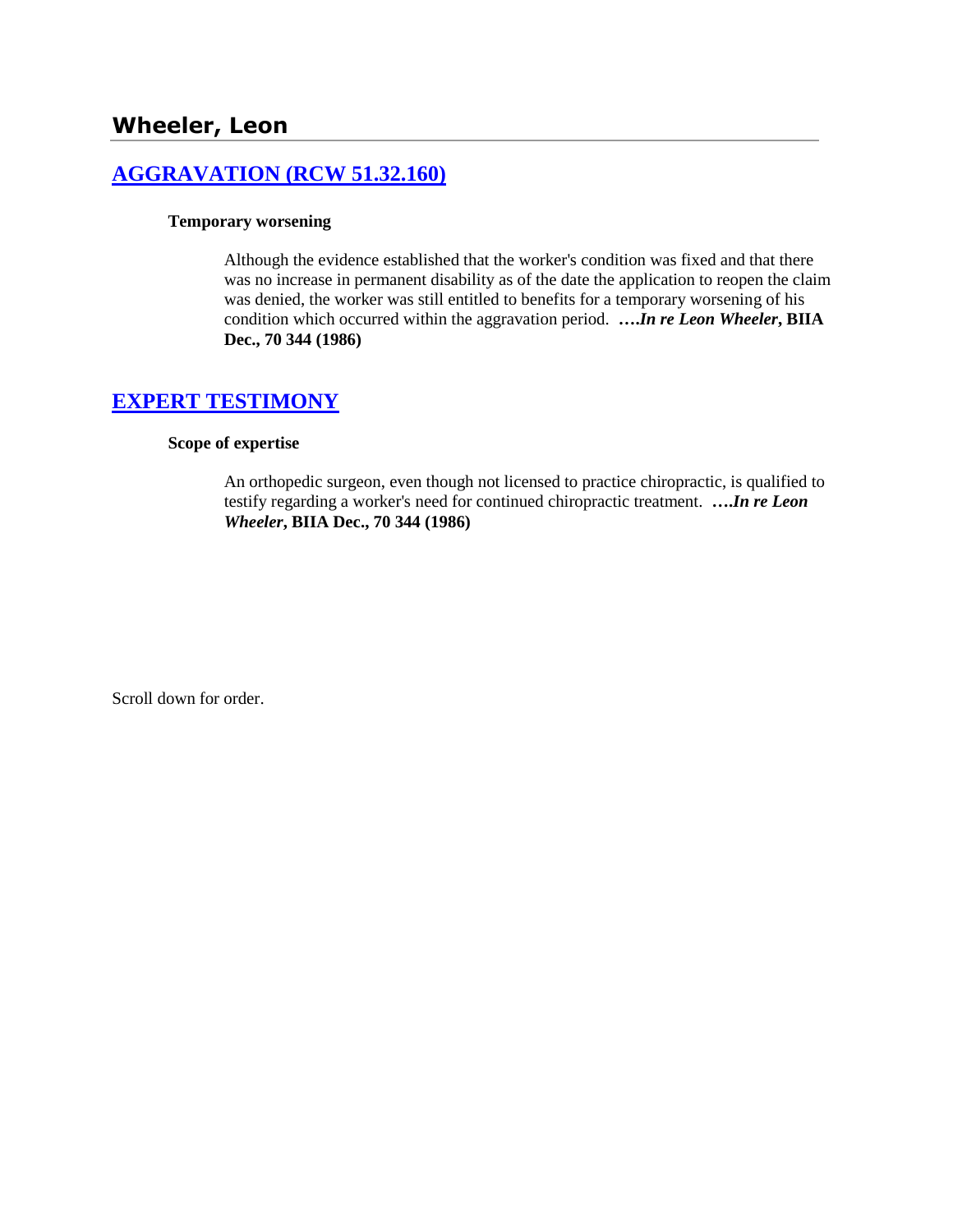### **BEFORE THE BOARD OF INDUSTRIAL INSURANCE APPEALS STATE OF WASHINGTON**

**)**

### **IN RE: LEON WHEELER ) DOCKET NO. 70,344**

**CLAIM NO. H-317867 ) DECISION AND ORDER**

APPEARANCES:

Claimant, Leon Wheeler, by Stiley & Kodis, per Patrick K. Stiley

Employer, Dix Corporation, None

Department of Labor and Industries, by The Attorney General, per Gregory M. Kane, Assistant

This is an appeal filed by the claimant on April 19, 1985 from an order of the Department of Labor and Industries dated March 29, 1985 which adhered to the provisions of a prior order dated November 2, 1984 denying an application to reopen the claim for aggravation of condition. **REVERSED AND REMANDED**.

# **PROCEDURAL STATUS AND EVIDENTIARY RULINGS**

Pursuant to RCW 51.52.104 and RCW 51.52.106, this matter is before the Board for review and decision on a timely Petition for Review filed by the claimant to a Proposed Decision and Order issued on April 8, 1986 in which the order of the Department dated March 29, 1985 was affirmed.

The Board has reviewed the evidentiary rulings in the record of proceedings and finds that no prejudicial error was committed and said rulings are hereby affirmed.

In his Petition for Review the claimant takes specific exception to those rulings of the Industrial Appeals Judge relating to the ability of an orthopedic surgeon to express an opinion as to the need for chiropractic treatment. The claimant contends that since he has received only chiropractic treatment for his condition, only a chiropractor is qualified to give an opinion with respect to his need for continued treatment. In support of his contention the claimant has brought to the attention of the Board a transcript of the Superior Court's oral opinion in the case of Stevens v. Department of Labor and Industries, Spokane County Superior Court, No. 81-2-04032-7 (April 29, 1982). In that case, the Honorable William J. Grant struck the testimony of a neurologist with respect to the plaintiff's need for chiropractic treatment. It was the opinion of the court that a neurologist, who is only licensed to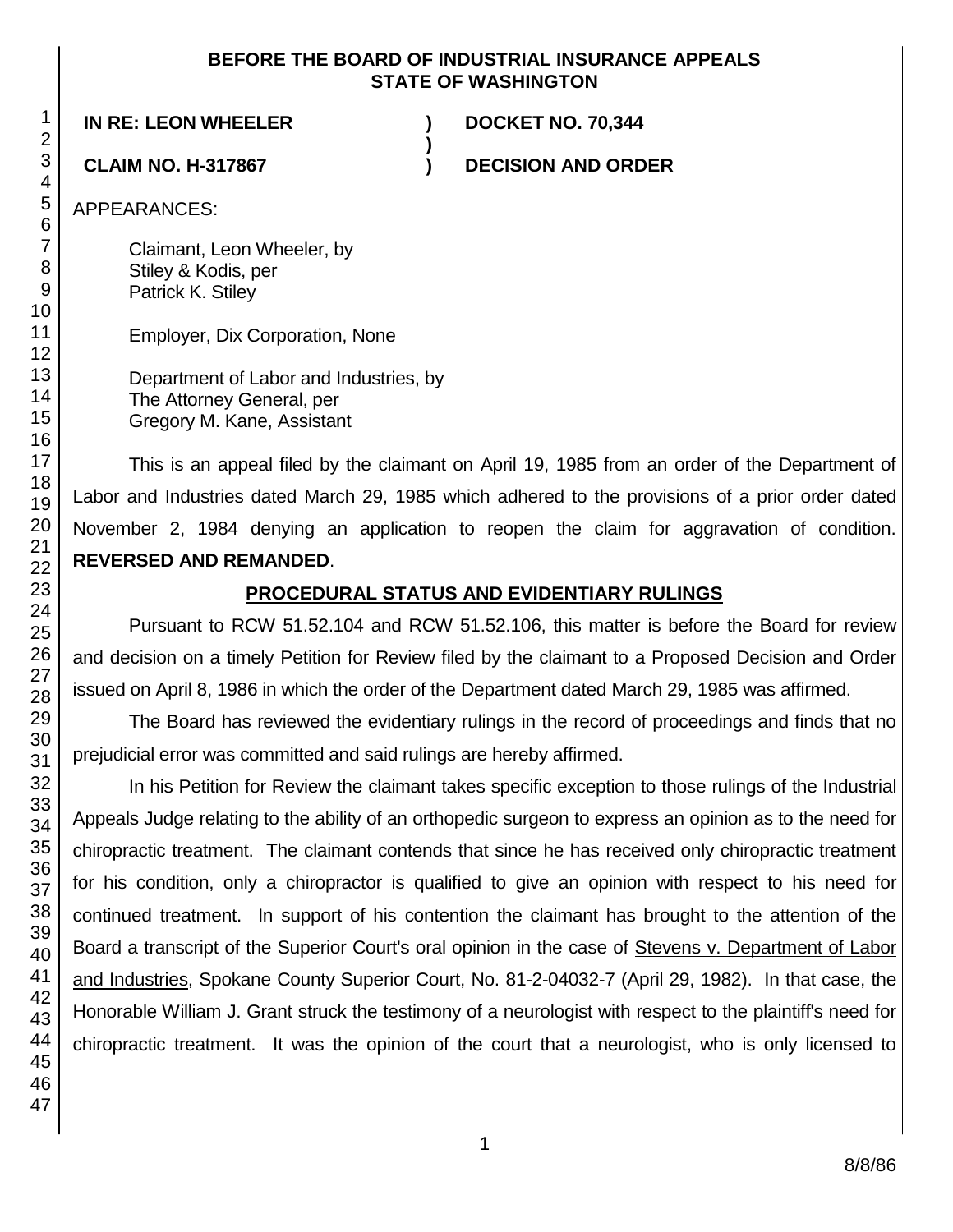practice medicine and not chiropractic, should not be allowed to testify to the need or lack of need for chiropractic treatment.

The opinion of a Superior Court is of course not binding on this Board. With all due respect to Judge Grant, we cannot adopt his analysis of this evidentiary issue. As the cases cited in Judge Grant's opinion indicate, it is the general rule that a practitioner of one form of the healing arts is not permitted to comment or give an opinion as to the standard of practice in another form of the healing arts which he or she is not licensed to practice. We believe this rule is limited to actions for malpractice. The issues in this case do not concern the qualifications of Dr. Steve Jukich, D.C., or Dr. Bruce Powell or Dr. D. Scott Redman, orthopedists, to practice their respective forms of health care. Nor is the issue whether any of these doctors has breached some standard of care with respect to the treatment of the claimant. Rather, the issues in this case are whether the claimant's condition causally related to the industrial injury of April 22, 1978 has become aggravated and, if so, whether he has an increased disability or a need for further treatment because of his condition.

The claimant does not have a chiropractic, as opposed to an orthopedic, problem. He has a back problem. Chiropractors and orthopedic surgeons often disagree as to the diagnosis of particular back problems as well as the proper method of treatment for such problems. As long as the legislature recognizes that both professions are qualified to treat such conditions according to the principles of their respective schools of thought, this Board will frequently by faced with the responsibility of being the arbiter of any conflicts of opinion between members of these professions. We cannot resolve such conflicts by simply excluding the opinions of practitioners of a particular school of thought. Rather, it is our responsibility to consider and weigh these differing opinions in the factual and legal context of a particular case, and to reach our decisions based upon the reasonableness, plausibility and credibility of the various opinions offered. Our decision-making process is aided more by artful cross-examination of a particular expert's lack of qualifications to administer certain forms of treatment than by attempts to simply exclude the expert's opinions altogether.

### **DECISION**

The issues presented by this appeal and the evidence presented by the parties are adequately set forth in the Proposed Decision and Order. We do not believe the claimant has established that as of March 29, 1985 he had a permanent worsening of his condition resulting in increased disability, or that he had a temporary worsening of his condition which required continued medical treatment. While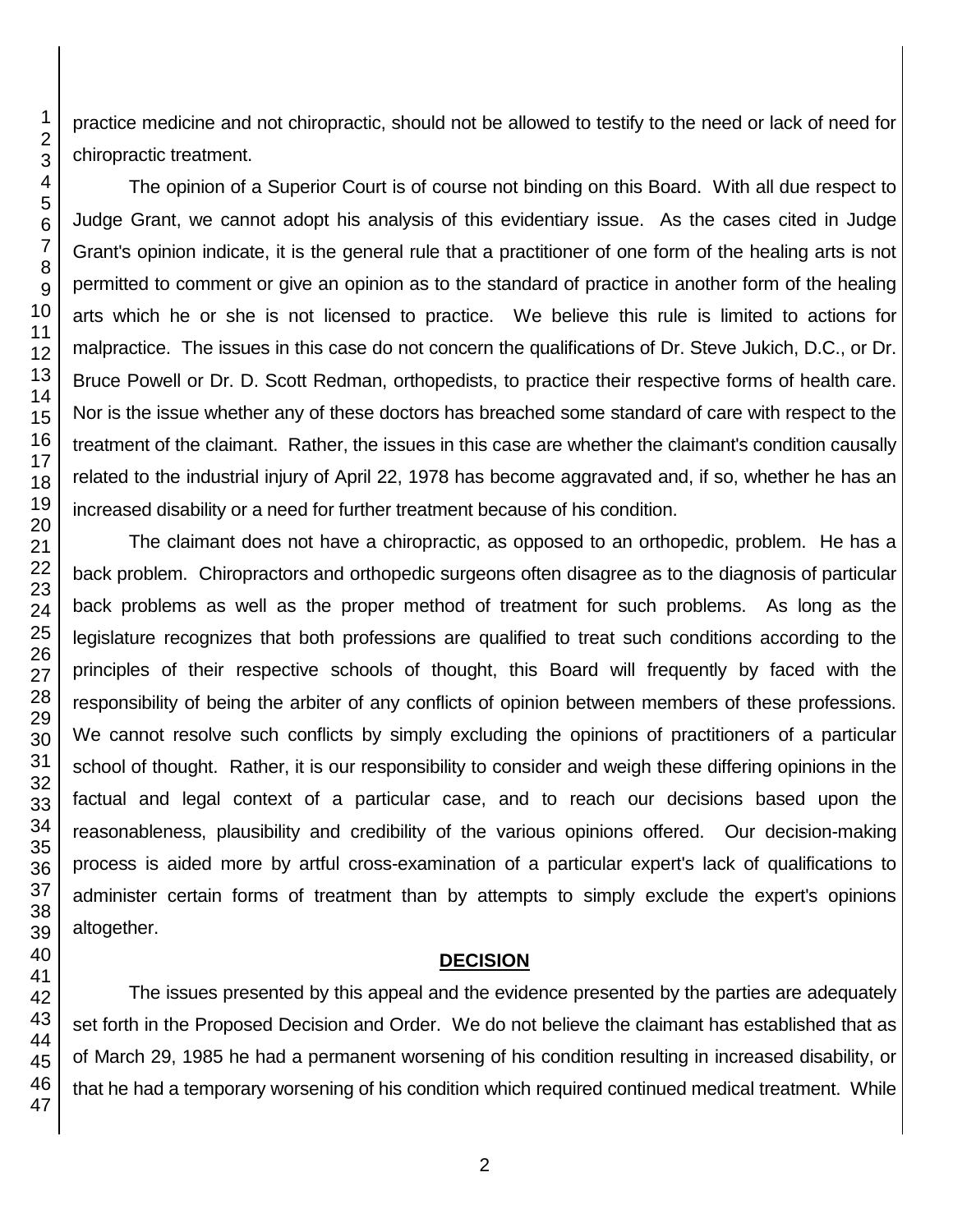Dr. Jukich was of the opinion that with extensive chiropractic manipulations he could promote a permanent improvement in the claimant's condition, his inability to achieve such a result in the long period following the industrial injury persuades us that his opinion is based more on hope than probability. We note also, that Dr. Powell is no stranger to the claimant, having seen and examined him on three separate occasions. Dr. Powell's opinions with respect to the claimant's impairment and need for treatment as of March 29, 1985 are further confirmed by Dr. Redman's evaluation.

While we are persuaded by the evidence that the claimant has not sustained a permanent worsening of his condition and was not in need of further treatment at the time of the Department's order in March 1985, that does not end our inquiry. Left unresolved is the question of whether the claimant had sustained at least a temporary aggravation of his condition during the aggravation period.

Leon Wheeler testified that since his claim was closed in December 1982 there has been an increase in the frequency of "flare-ups" he suffers as a result of his injury. He states that he has these flare-ups at least once per year and that they are due to what feels like a slippage in a vertebrae in his back. He states that his back "snaps". This complaint of having once-yearly incidents of a pop in the thoracolumbar area was also related by the claimant to Dr. Redman. It was Dr. Redman's opinion that this popping was caused by a laxity in the facet joints.

Interestingly, Dr. Redman, an orthopedic surgeon, indicated that he has on occasion referred patients to chiropractors. When asked what people he would refer to a chiropractor, he stated "someone like this with a popping facet pain type of thing". His testimony further suggests that while he did not think the claimant needed treatment at the time of his examination (January 5, 1984), treatment for a "flare-up" may have been something he would have recommended.

Delay is an inherent problem in our system of worker's compensation. By the time the Department has scheduled an examination on an application to reopen the claim, the condition which is claimed to have become aggravated may have been successfully treated or improved through passage of time. The findings made in an evaluation performed at a time when a claimant's condition is stable may not accurately reflect the status of the claimant's condition at other times during the aggravation period.

It is our conclusion that during the aggravation period the claimant did sustain a temporary worsening of his condition. This conclusion finds support in the testimony of the claimant, Dr. Jukich, and also Dr. Redman, who simply by virtue of the date of his examination was denied the opportunity to assess the claimant's need for treatment during one of the claimant's flare-ups. While the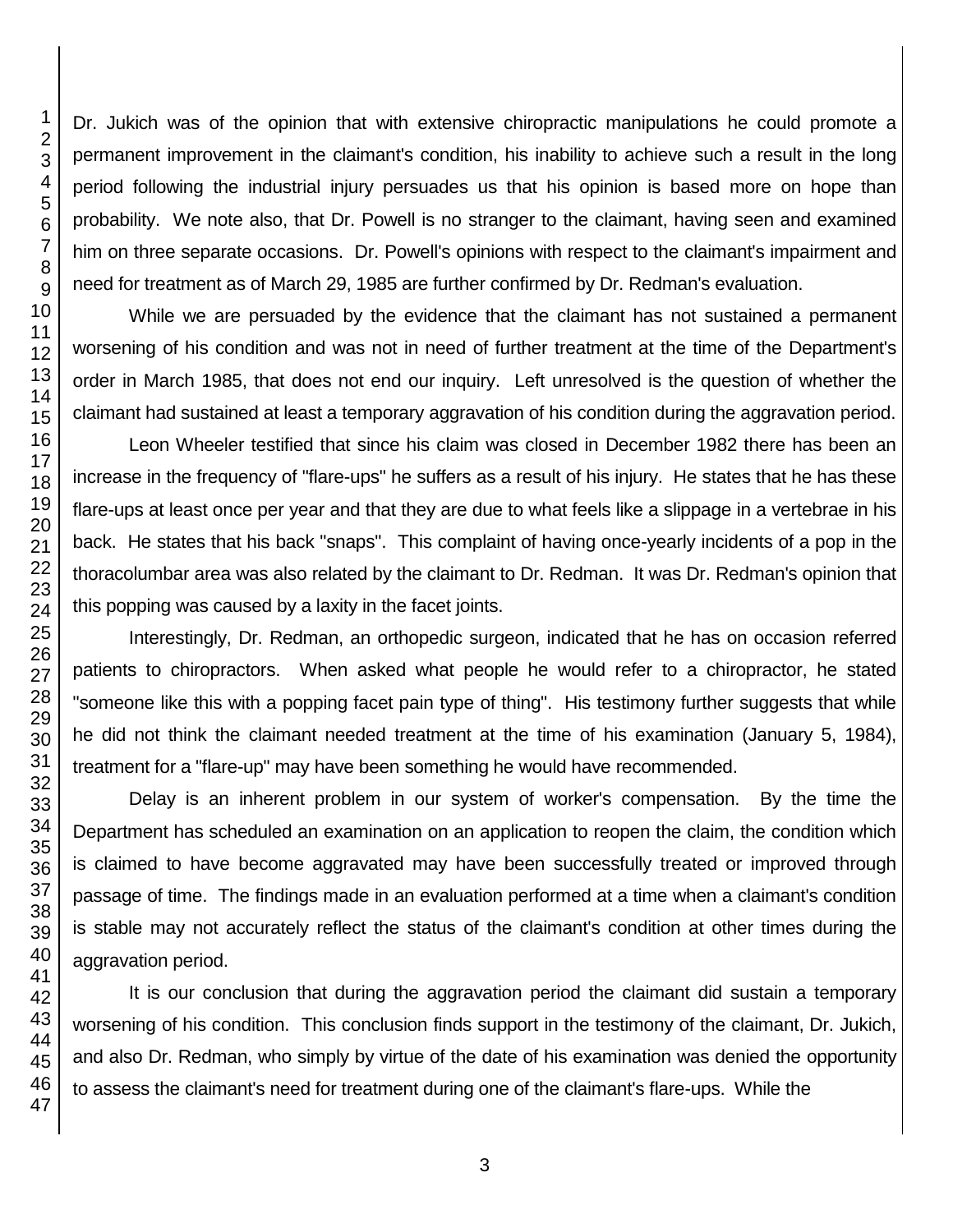Department's closure of the claim on March 29, 1985 without award for permanent disability was appropriate, we believe the Department order should be reversed to the extent that payment should be made for such chiropractic treatments as the claimant received for flare-ups which occurred during the period beginning 60 days preceding the date on which the application to reopen the claim was filed, and ending March 29, 1985. The Department should also consider whether, during any such periods of treatment, the claimant was entitled to time loss compensation.

### **FINDINGS OF FACT**

The Board makes the following Findings of Fact:

1. On May 5, 1978, a claim for benefits was filed with the Department of Labor and Industries on behalf of the claimant, Leon Wheeler, alleging an injury as having occurred on April 22, 1978 during the course of his employment with Dix Corporation. The claim was accepted, benefits provided, and on November 21, 1978, the Department issued an order closing the claim without an award for permanent partial disability. On November 30, 1978, a letter of protest and request for reconsideration was filed with the Department on behalf of the claimant. On December 5, 1978, the Department issued an order holding the prior order of November 21, 1978 in abeyance. On May 17, 1979, the Department issued an order modifying the prior order of November 21, 1978 from a final to interlocutory order, allowing treatment to date, and closing the claim without an award for permanent partial disability.

On July 15, 1982, an application to reopen the claim for aggravation of condition was filed with the Department on behalf of the claimant. On December 1, 1982, the Department issued an order reopening the claim effective June 22, 1982 for authorized treatment, and closed the claim with treatment to date without an award for permanent partial disability.

On August 8, 1983, an application to reopen the claim for aggravation of condition was filed with the Department on behalf of the claimant. On September 16, 1983, the Department issued an order denying the application for aggravation of condition. On October 4, 1983, a letter of protest and request for reconsideration was filed with the Department on behalf of the claimant. On October 26, 1983, the Department issued an order holding the prior order of September 16, 1983 in abeyance. On March 24, 1984, the Department issued an order adhering to the provisions of its prior order dated September 16, 1983. On April 9, 1984, notice of appeal was filed with the Board on behalf of the claimant. On April 10, 1984, the Board entered an order granting the appeal. On August 13, 1984, the Board issued an Order on Agreement of Parties reversing the Department order of March 24, 1984 and remanding the claim to the Department to reconsider claimant's application to reopen the claim for aggravation of condition and take further action as indicated. On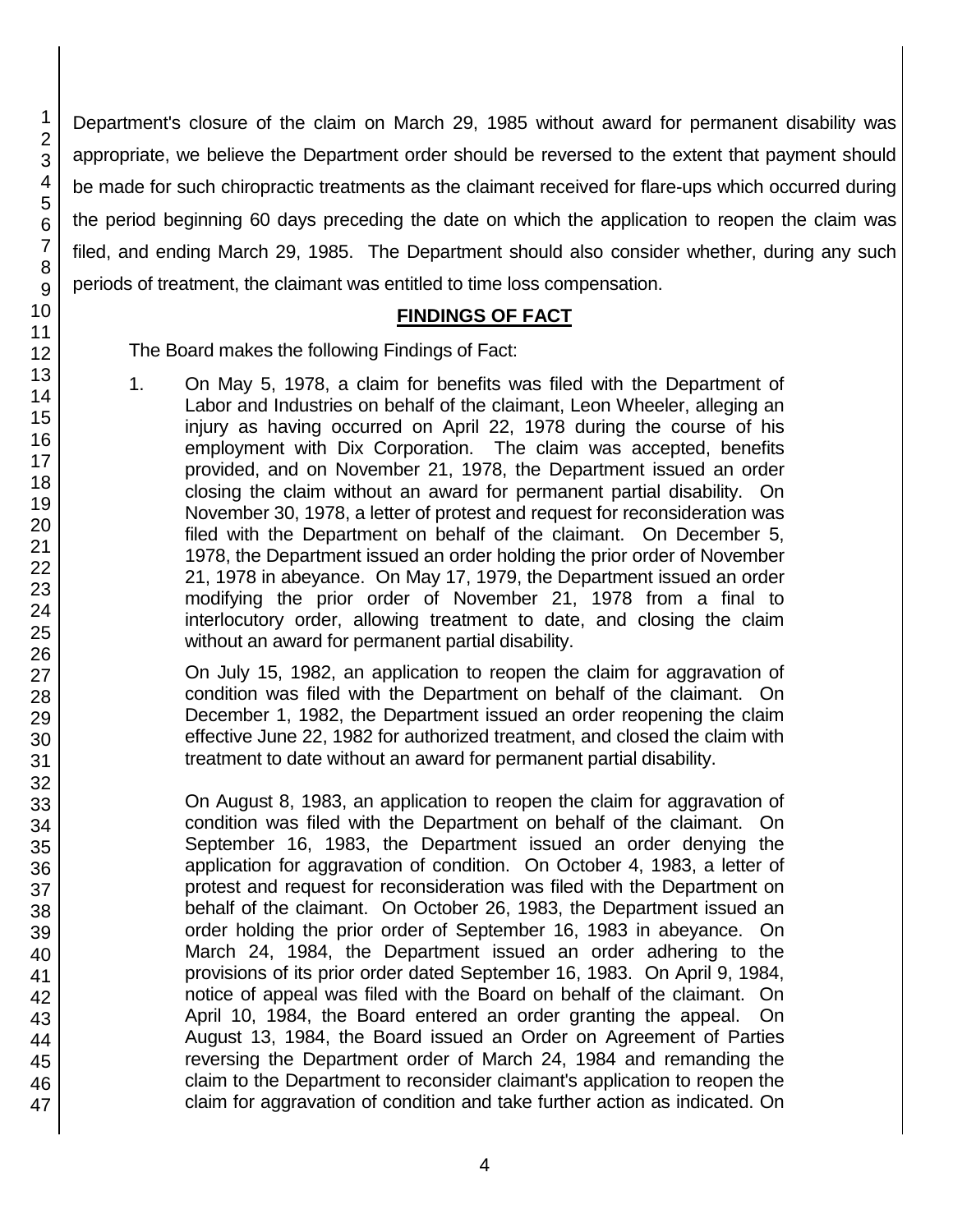August 30, 1984, the Department issued an order pursuant to the order of the Board dated August 13, 1984. On November 2, 1984, the Department issued an order denying the application to reopen the claim for aggravation of condition on the basis there was no adequate objective evidence that the injury had become aggravated. On December 17, 1984, a letter of protest and request for reconsideration was filed with the Department on behalf of the claimant. On December 27, 1984, the Department issued an order adhering to the provisions of the prior order dated November 2, 1984. On February 28, 1985, a letter of protest and request for reconsideration was filed with the Department on behalf of the claimant. On March 29, 1985, the Department issued an order adhering to the provisions of the prior order dated November 2, 1984. On April 19, 1985, a notice of appeal was filed with the Board on behalf of the claimant. On May 10, 1985, the Board issued an order granting the appeal, assigning it Docket No. 70,344 and directing that proceedings be held on the issues properly raised in the appeal.

- 2. On April 22, 1978, the claimant, Leon Wheeler, while in the course of his employment with Dix Corporation, struck his back on a valve handle causing immediate back pain.
- 3. As a proximate result of the injury on April 22, 1978 claimant suffers from conditions which can be described as mechanical low back pain and a laxity of the facet joints in the thoracolumbar area, without involvement of the nerve roots.
- 4. As of December 1, 1982 claimant's condition caused by his industrial injury of April 22, 1978 was fixed and stable, required no further treatment, and resulted in no permanent impairment.
- 5. Between December 1, 1982 and March 29, 1985 the claimant suffered occasional temporary worsening of his condition causally related to the industrial injury of April 22, 1978, and such worsening necessitated and was amenable to chiropractic treatment.
- 6. As of March 29, 1985 the claimant's condition causally related to his industrial injury of April 22, 1978 was fixed, required no further treatment, and did not result in any permanent impairment.
- 7. As of March 29, 1985 the claimant's condition causally related to his industrial injury of April 22, 1978 had not permanently and objectively worsened since December 1, 1982.